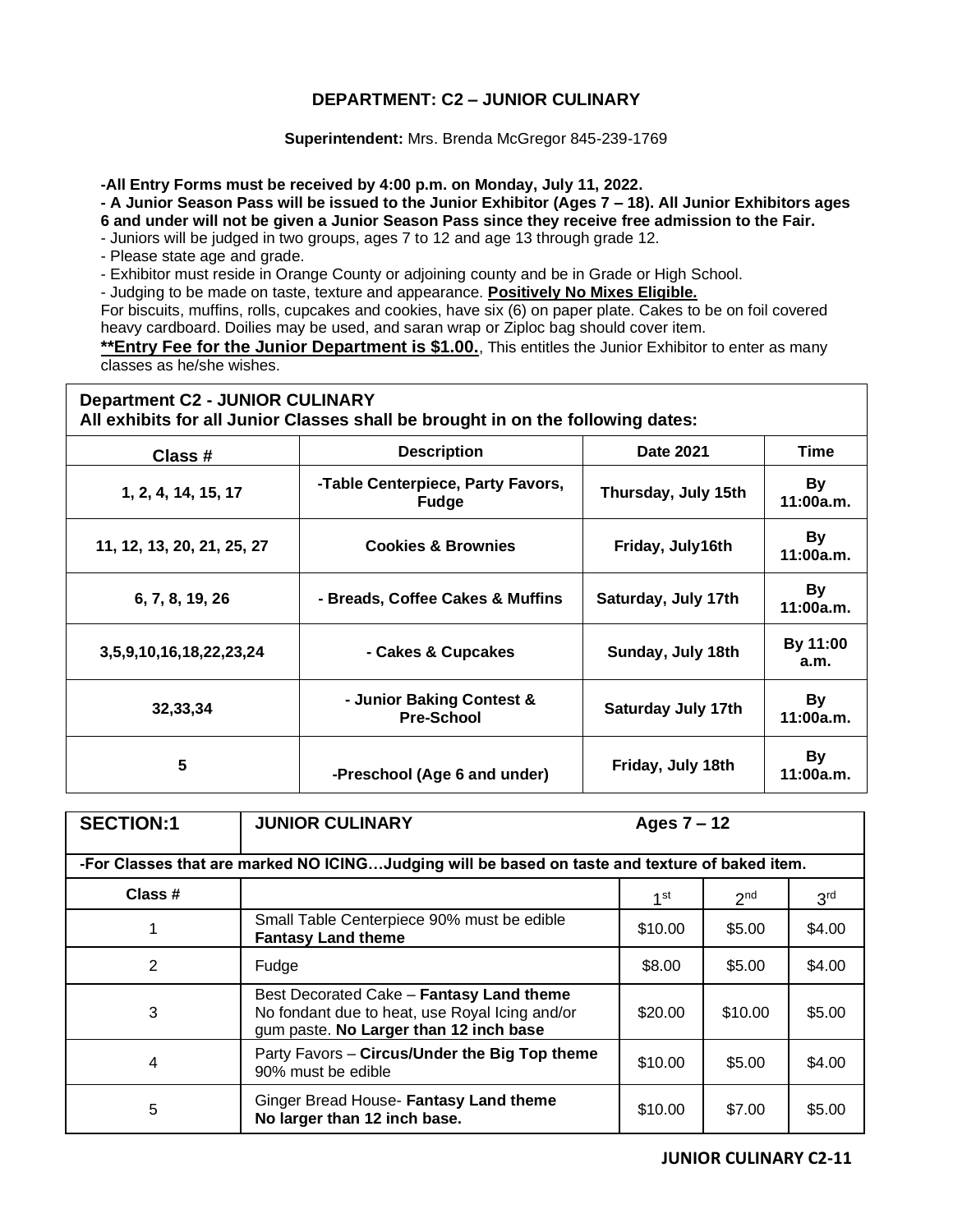| <b>SECTION: 1</b><br>(Continued) | <b>JUNIOR CULINARY</b>                           | Ages $7 - 12$ |        |        |
|----------------------------------|--------------------------------------------------|---------------|--------|--------|
| 6                                | Pumpkin Bread                                    | \$7.00        | \$5.00 | \$4.00 |
| 7                                | Quick Coffee Cake                                | \$7.00        | \$5.00 | \$4.00 |
| 8                                | <b>Blueberry Muffins</b>                         | \$7.00        | \$5.00 | \$4.00 |
| 9                                | Devils Food Cupcakes NO ICING                    | \$7.00        | \$5.00 | \$4.00 |
| 10                               | Yellow Cupcakes NO ICING                         | \$7.00        | \$5.00 | \$4.00 |
| 11                               | Brownies - No icing                              | \$7.00        | \$5.00 | \$4.00 |
| 12 <sup>2</sup>                  | <b>Cotton Candy Cookies</b> *Use Recipe Provided | \$10.00       | \$8.00 | \$5.00 |
| 13                               | <b>Oatmeal Cookies</b>                           | \$7.00        | \$5.00 | \$4.00 |

*Cotton Candy Cookies*

*½ Cup unsalted butter (room temp) 1 ¼ Cups sugar ¼ Cup buttermilk*

*1 Tsp vanilla 1 Egg 2 ¼ Cups all-purpose flour*

*½ Tsp baking powder ¾ Tsp baking soda ¼ Tsp salt Pink and blue food coloring*

*Combine flour, baking soda, baking powder and salt in a small bowl and set aside. Cream butter and sugar in a large bowl until light and fluffy. Add vanilla, beat in egg, buttermilk. Add flour mixture until blended. Divide dough, add pink food color to one and blue to the other. Mix by hand to incorporate color. Then combine both together, DO NOT OVERMIX. Roll into balls and place on a pan. Bake at 350 degrees for 6- 10 minutes or until the edges start to brown.*

| <b>SECTION:</b><br>$\overline{2}$ | <b>JUNIOR CULINARY</b><br>Ages $13 - 19$                                                                                                                                  |                 |                 |                 |
|-----------------------------------|---------------------------------------------------------------------------------------------------------------------------------------------------------------------------|-----------------|-----------------|-----------------|
| Class #                           |                                                                                                                                                                           | 1 <sup>st</sup> | 2 <sup>nd</sup> | 3 <sup>rd</sup> |
| 14                                | Small Table Centerpiece: Fantasy Land<br><b>Theme</b> 90% must be edible                                                                                                  | \$20.00         | \$6.00          | \$4.00          |
| 15                                | Fudge                                                                                                                                                                     | \$10.00         | \$6.00          | \$4.00          |
| 16                                | Best Decorated Cake - Fantasy Land<br>Theme. No fondant, due to extreme heat.<br>Use royal icing and/or gum paste. Judged on<br>piping skills<br>No larger than 12in base | \$50.00         | \$35.00         | \$25.00         |
| 17                                | Party Favors - Fantasy Land Theme<br>90% must be edible. (6)                                                                                                              | \$25.00         | \$20.00         | \$15.00         |
| 18                                | Gingerbread House - Fantasy Land<br>Theme No larger than 12in base                                                                                                        | \$15.00         | \$10.00         | \$5.00          |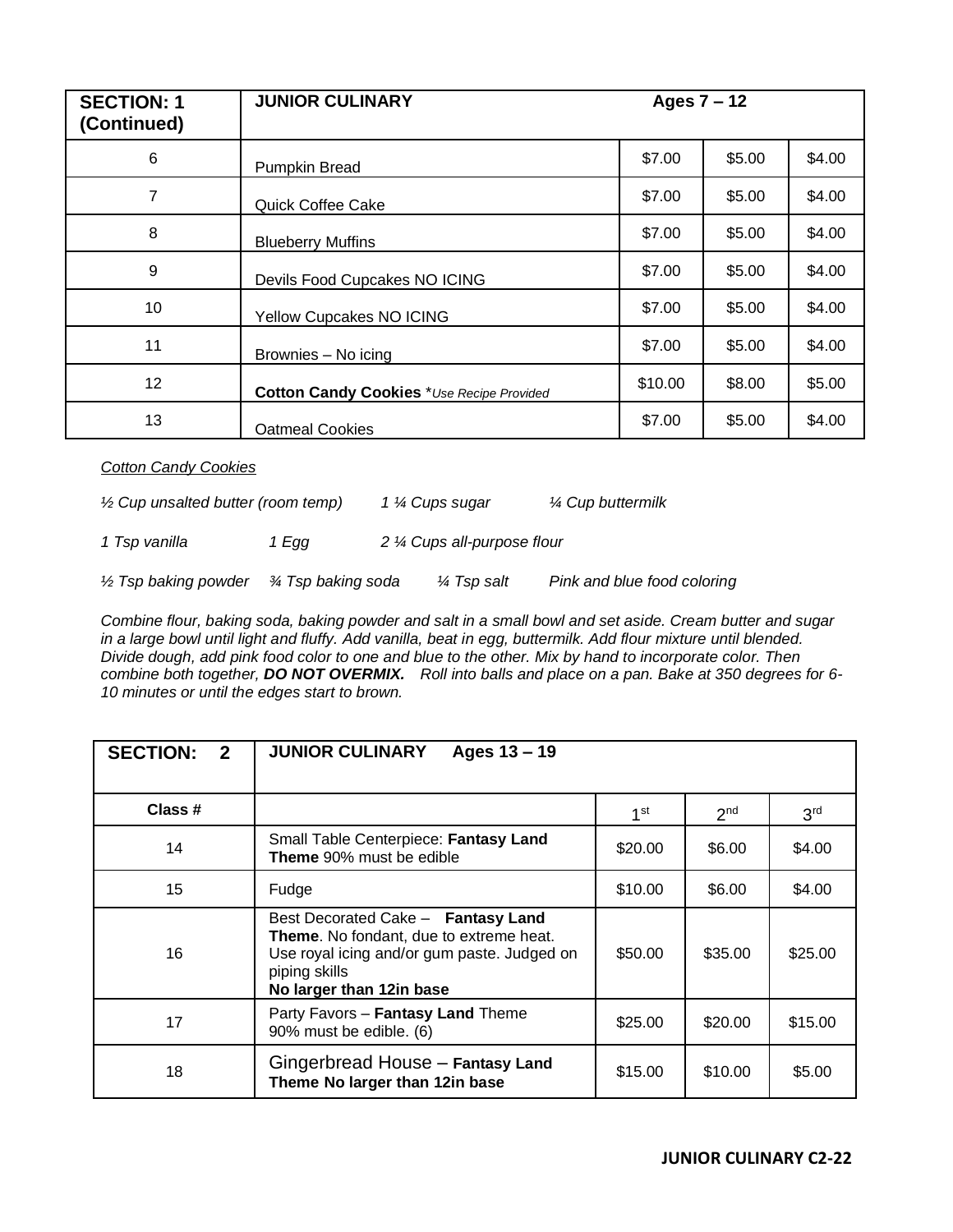| 19                              | Pumpkin Bread                                     | \$8.00                   | \$6.00 | \$4.00 |
|---------------------------------|---------------------------------------------------|--------------------------|--------|--------|
| <b>SECTION:</b><br>$\mathbf{2}$ | <b>JUNIOR CULINARY</b>                            | Ages 13 - 19 (Continued) |        |        |
| 20                              | <b>Fairy Drop Cookies</b><br>*Use Recipe Provided | \$10.00                  | \$6.00 | \$4.00 |
| 21                              | <b>Sugar Cookies</b>                              | \$10.00                  | \$6.00 | \$4.00 |
| 22                              | Devil's Food Cupcakes - NO ICING                  | \$10.00                  | \$6.00 | \$4.00 |
| 23                              | Yellow Cupcakes - NO ICING                        | \$10.00                  | \$6.00 | \$4.00 |
| 24                              | Chocolate Cake - NO ICING                         | \$10.00                  | \$6.00 | \$4.00 |
| 25                              | Brownies - NO ICING                               | \$10.00                  | \$6.00 | \$4.00 |
| 26                              | Chocolate Biscotti* Use Recipe Provided           | \$10.00                  | \$6.00 | \$4.00 |
| 27                              | <b>Oatmeal Cookies</b>                            | \$10.00                  | \$6.00 | \$4.00 |

## *Fairy Drop Cookies*

| 1 Cup butter or margarine | 1 Cup sugar        | 1 Cup powdered sugar                     |
|---------------------------|--------------------|------------------------------------------|
| 1 Tsp cream of tartar     | 1 Tsp baking soda  | $\frac{1}{2}$ Tsp salt                   |
| 2 Eggs                    |                    | 1 Cup vegetable oil 2 Tsp almond extract |
| 4 Cups flour              | Colorful sprinkles |                                          |

Beat butter or margarine in a large bowl. Add sugar, powdered sugar, baking powder and salt; beat until combined. Beat in eggs, oil and vanilla extract. Gradually add as much flour as you can into the bowl with a mixer. Stir in remaining flour by hand, cover and chill for 30 minutes. Roll into balls flatten on a cookie sheet and sprinkle with sugar. Bake in the oven at 350 degrees for 10-12 minutes or until the edges are slightly brown.

## **New This Year**

## **Junior Baking contest will Not have a recipe. You will now be given an ingredient and you must include in your creation:**

Judging will be Presentation – 45%, Creativity – 25%, Taste – 30% **Theme**: **Fantasy Land** – take home edible party favor Must use **SKITTLES**.

| <b>SECTION: 3</b> | <b>JUNIOR BAKING CONTEST</b> |         |        |        |
|-------------------|------------------------------|---------|--------|--------|
| Class #           |                              | 1 st    | ี⇔nd   | 2rd    |
| 32                | Ages 8-12                    | \$10.00 | \$8.00 | \$5.00 |